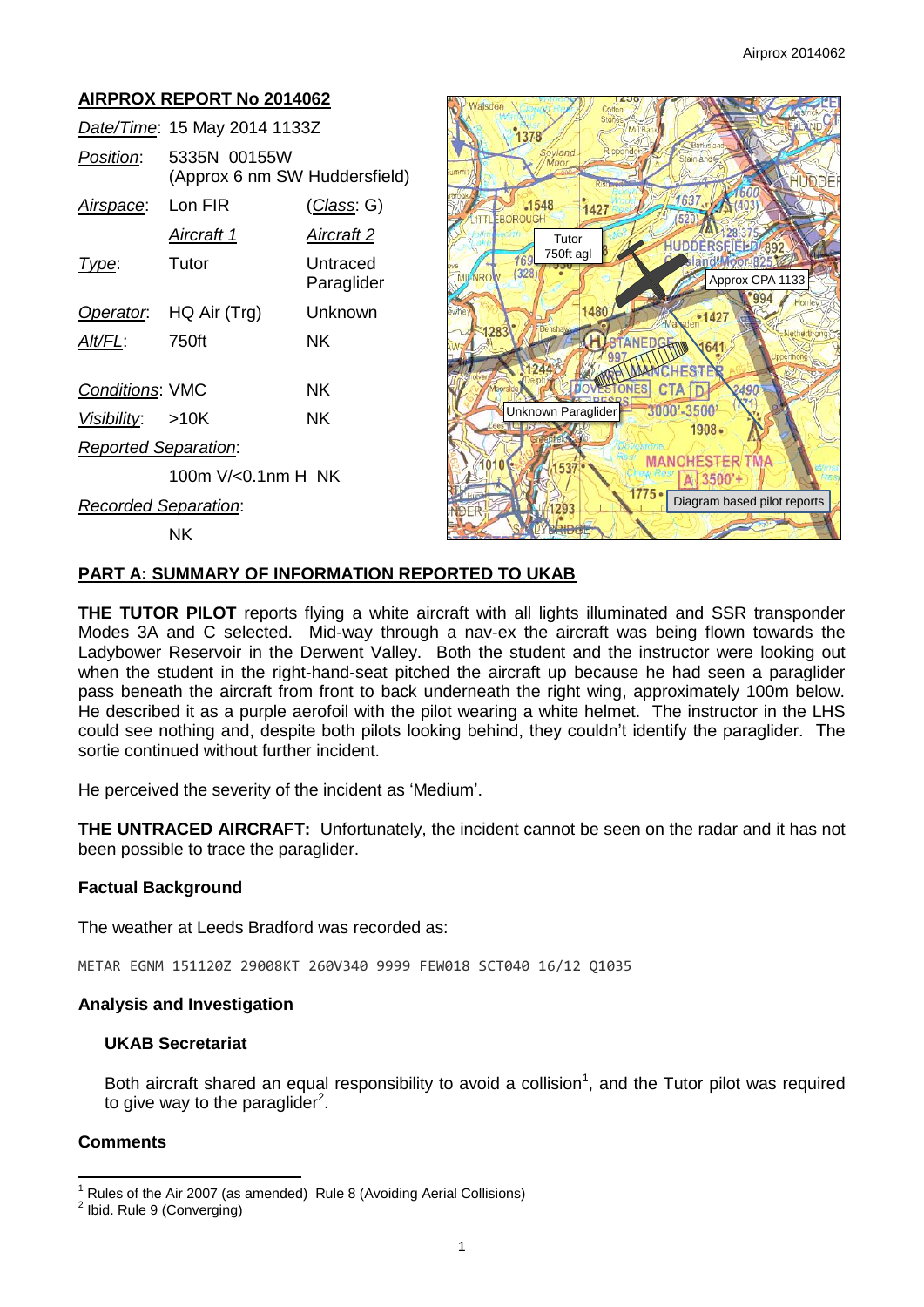#### **HQ Air Command**

On a day when the weather was good and with the navigation of the aircraft satisfied, both pilots turned their attention to lookout yet still did not see the paraglider until the last moment. This highlights just how difficult it is to see paragliders and similar sized air vehicles.

### **BHPA**

Although there are paragliding sites along the track of the Tutor south of Marsden none were suitable for the wind at that time. Therefore the paraglider pilot had probably either flown there as part of a cross country flight or they were flying a paramotor. The aftercast shows conditions that would have made a soaring XC to this location at this time from any of the available sites virtually impossible. Therefore we believe that it was much more likely to have been a paramotor. As far as is known both the Tutor and the paramotor were being operated normally in Class G airspace and therefore both had a duty to actively partake in see and avoid. As the heading of the paramotor is not known it isn't possible to say who should have given way to whom. If the paramotor was other than in the process of taking off or landing then they were operating in a height band (i.e. below 1000ft agl) that the BHPA advises their powered pilots to keep out of as much as possible mid-week so as to limit encounters with military low flying.

#### **Summary**

An Airprox was reported on 15<sup>th</sup> May 2014 at approximately 1133, between a Tutor and what was reported as a paraglider but may have been a paramotor. Unfortunately, only the Tutor's track is visible on radar and the paraglider/paramotor could not be traced.

#### **PART B: SUMMARY OF THE BOARD'S DISCUSSIONS**

Information available included only the report from the Tutor pilot.

Noting the BHPA's comments, the Board was unable to positively determine whether this was a paraglider that had taken advantage of a micro-climate effect to soar in the area, or a paramotor that had transited to, or lifted from, the locale. Notwithstanding, the outcome did not hinge on positively identifying the specific type of air vehicle; as both the HQ Air Command and BHPA comments note, this Airprox highlights above all the need for good lookout by all in the see-and-avoid environment of Class G airspace.

The Board discussed whether the paraglider/paramotor pilot had seen the Tutor, and decided that because of the apparent lack of avoiding action, coupled with the fact that good airmanship would have dictated that he would have made a report had he done so, it would seem to indicate that he had not. In the event, it was probably the Tutor pilot's look-out and avoiding action that prevented this from being a more serious incident; there was no ATC service that the Tutor could have received in that area to assist him, and neither would a paraglider/paramotor have likely been detected on radar in that area anyway.

Both airspace users were entitled to operate in the area, and both were required to avoid colliding with each other. In determining the cause and risk, the Board decided the cause was a late sighting by the Tutor pilot and an assumed late sighting, at best, by the paraglider/paramotor pilot. After considering whether or not this should be a risk B assessment (safety margins much reduced below the norm), in the end the Board determined the risk to be C because they felt that effective and timely action had been taken by the Tutor pilot in achieving the reported 100m separation. Notwithstanding the achievement of collision avoidance, the Board noted that 100m was scant separation for a canopy-suspended air vehicle regarding potential turbulence.